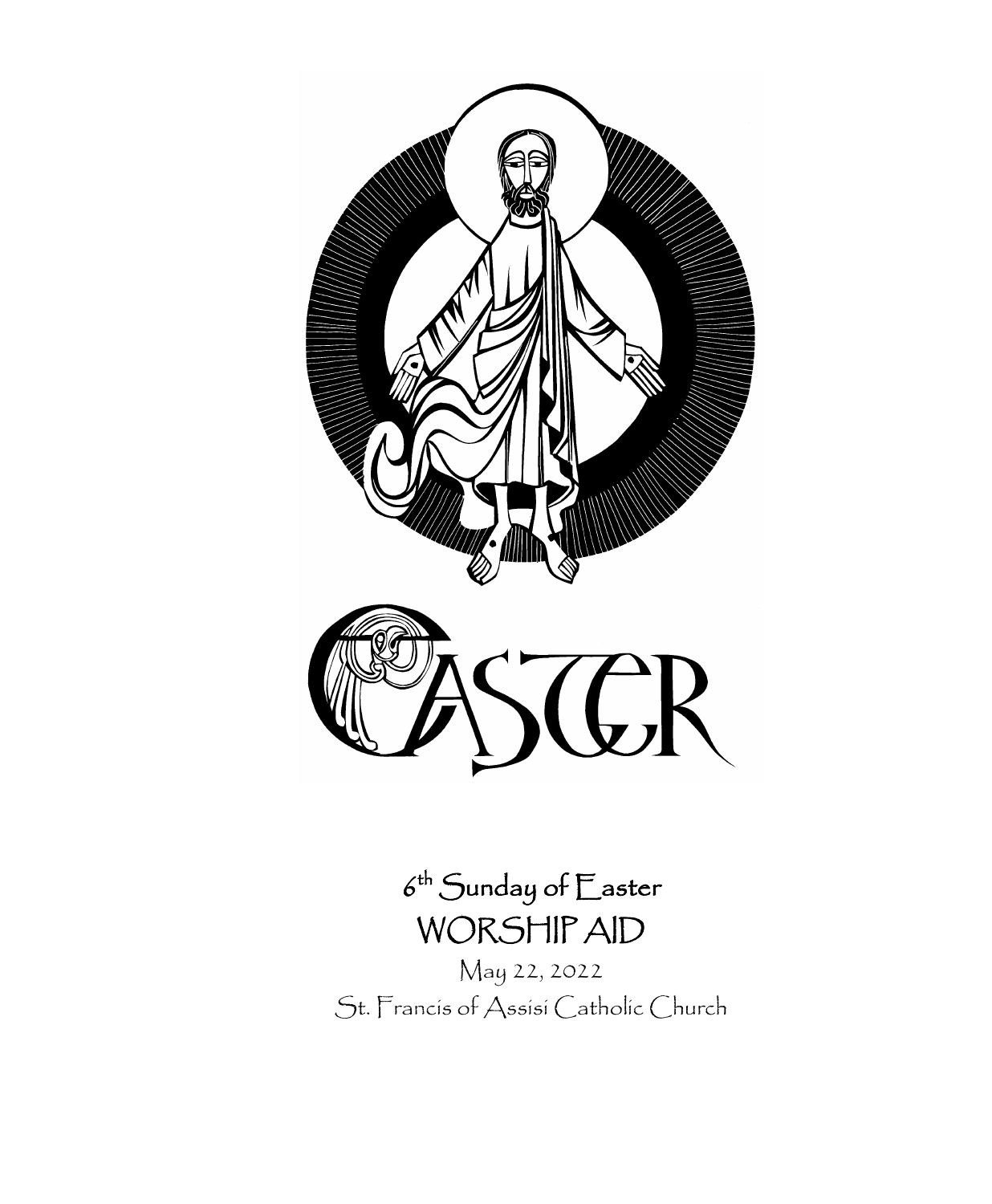# *Ignite! Campaign Prayer*

**God of heaven and earth, your Son is the Word who speaks to our hearts.**

**He stirs Spirit and life within us and among us, so that we might know and go the way you will.**

**Your Spirit enlightens our learning, inspires our service, and frees us to grow and live our faith.**

**This same Spirit calls us to participate as a priestly people, to build up our local Church, the Diocese of Des Moines, and to draw those looking for a place to call home into communion as neighbors in your name.**

**Ignite this Spirit, we pray, O Lord, in each human life, in our Church and every community.**

**You are the source and goal of all unity, peace, and love.**

**Thorough our** *Ignite!* **Campaign, may the abundant graces you bestow in Jesus flow from our laps into the lives of others for generations to come. Amen.**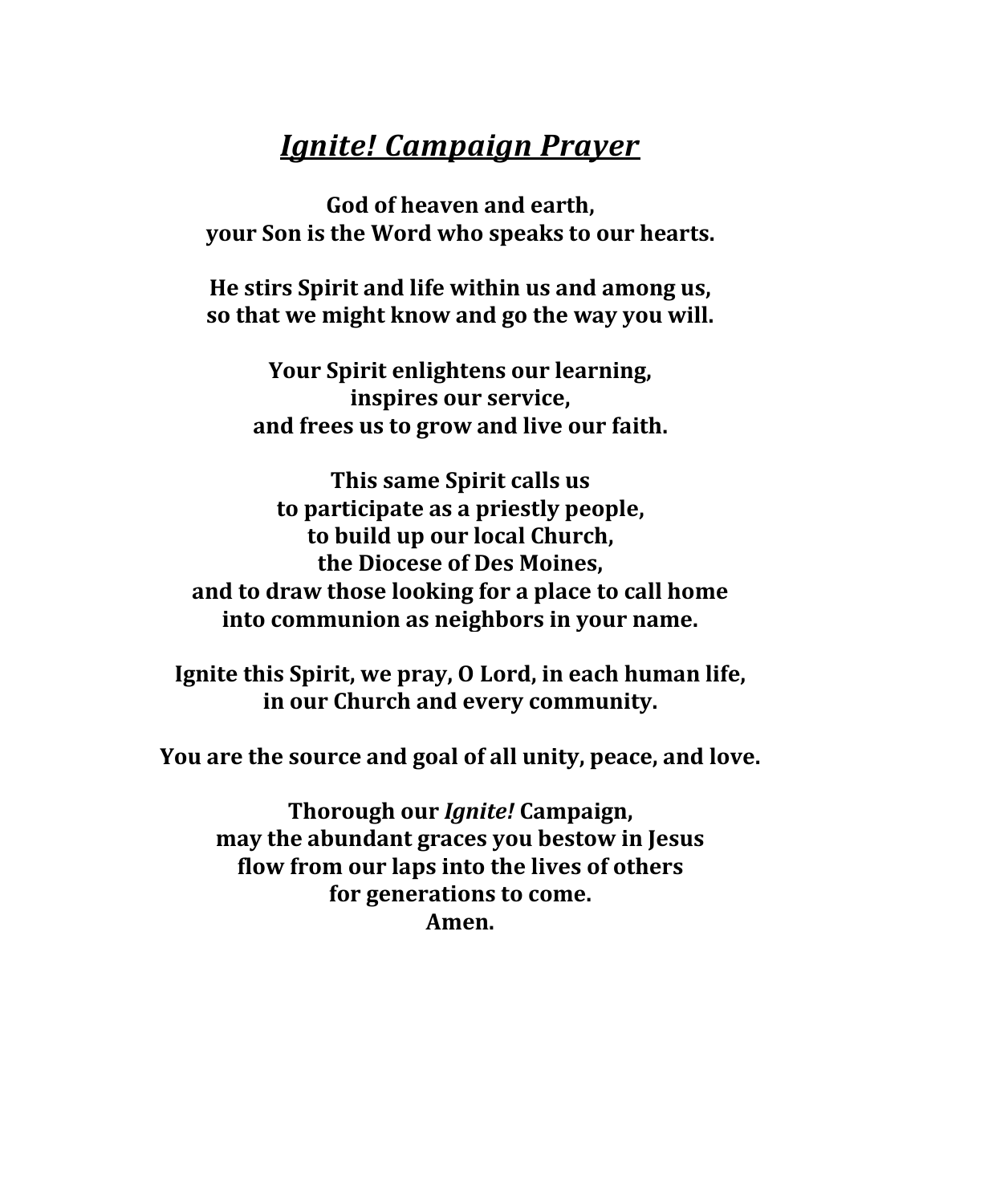# **INTRODUCTORY RITES**

Alleluia! sing to Jesus! His the scepter, his the throne; Alleluia! his the triumph, His the victory alone; Hark! the songs of peaceful Zion Thunder like a mighty flood; Jesus out of ev'ry nation Has redeemed us by his blood.

Alleluia! not as orphans Are we left in sorrow now; Alleluia! he is near us, Faith believes, nor questions how; Though the cloud from sight received him, When the forty days were o'er, Shall our hearts forget his promise? "I am with you evermore!"

Alleluia! Bread of Angels, Here on earth our food, our stay! Alleluia! here the sinful Flee to you from day to day:

**Gathering Hymn** Sing a New Song *D. Schutte* 

Intercessor, friend of sinners, Earth's redeemer, plead for me, Where the songs of all the sinless Sweep across the crystal sea.

Alleluia! King eternal, You the Lord of lords we own; Alleluia! Born of Mary, Earth your footstool, heav'n your throne: You within the veil have entered, Robed in flesh, our great high priest; Here on earth both priest and victim In the Eucharistic feast.

> Alleluia! Alleluia! Glory be to God on high; Alleluia to the Savior Who has won the victory; Alleluia to the Spirit, Font of love and sanctity; Alleluia! Alleluia! To the triune majesty.

Text: 87 87 D; based on Revelation 5:9–14; William C. Dix, 1837–1898, and Compilers. Music: Rowland H. Prichard, 1811–1887.



## **GREETING**

The Lord be with you. **And with your spirit.**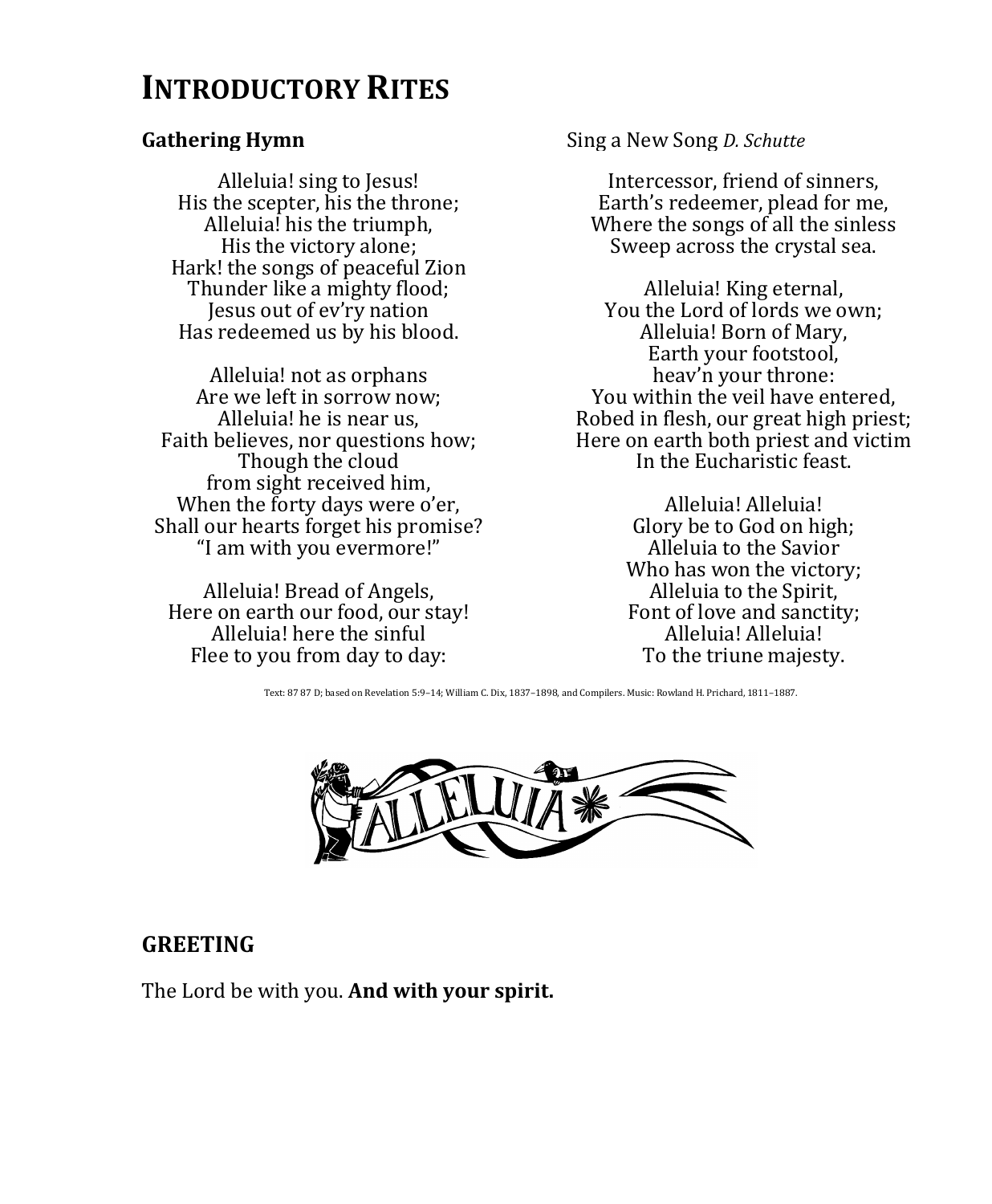### **SPRINKLING RITE**

**River of glory, springs of our birth, flood of God's riches poured on the earth. We are born from the darkness and clothed in the light! We are bathed in the glory of God!**

Fountain of mercy, grace flowing free, streams of salvation, spilling with love from a tree!

Here there is haven, healing and health, joy for the asking, love in abundance of wealth!

Glory to God in the highest, and on earth peace to people of good will.

We praise you, we bless you, we adore you, we glorify you, we give you thanks for your great glory, Lord God, heavenly King, O God, almighty Father.

Lord Jesus Christ, Only Begotten Son, Lord God, Lamb of God, Son of the Father, you take away the sins of the world,

### **COLLECT**

Bread for our journey God will provide. Hope for all ages, Jesus, companion and guide!

Darkness is banished, night turned away. Christ is our sunlight, lifting and leading our way!

### **GLORIA** Mass of Renewal *C. Stephan*

have mercy on us; you take away the sins of the world, receive our prayer; you are seated at the right hand of the Father, have mercy, have mercy on us.

For you alone are the Holy One, you alone are the Lord, you alone are the Most High, Jesus Christ, with the Holy Spirit, in the glory of God the Father. Amen, amen.

Text © 2010, International Commission on English in the Liturgy Corporation<br>(ICEL). All rights reserved. Used with permission. Music © 2009, Curtis<br>Stephan. Published by OCP, 5536 NE Hassalo, Portland, OR. All rights rese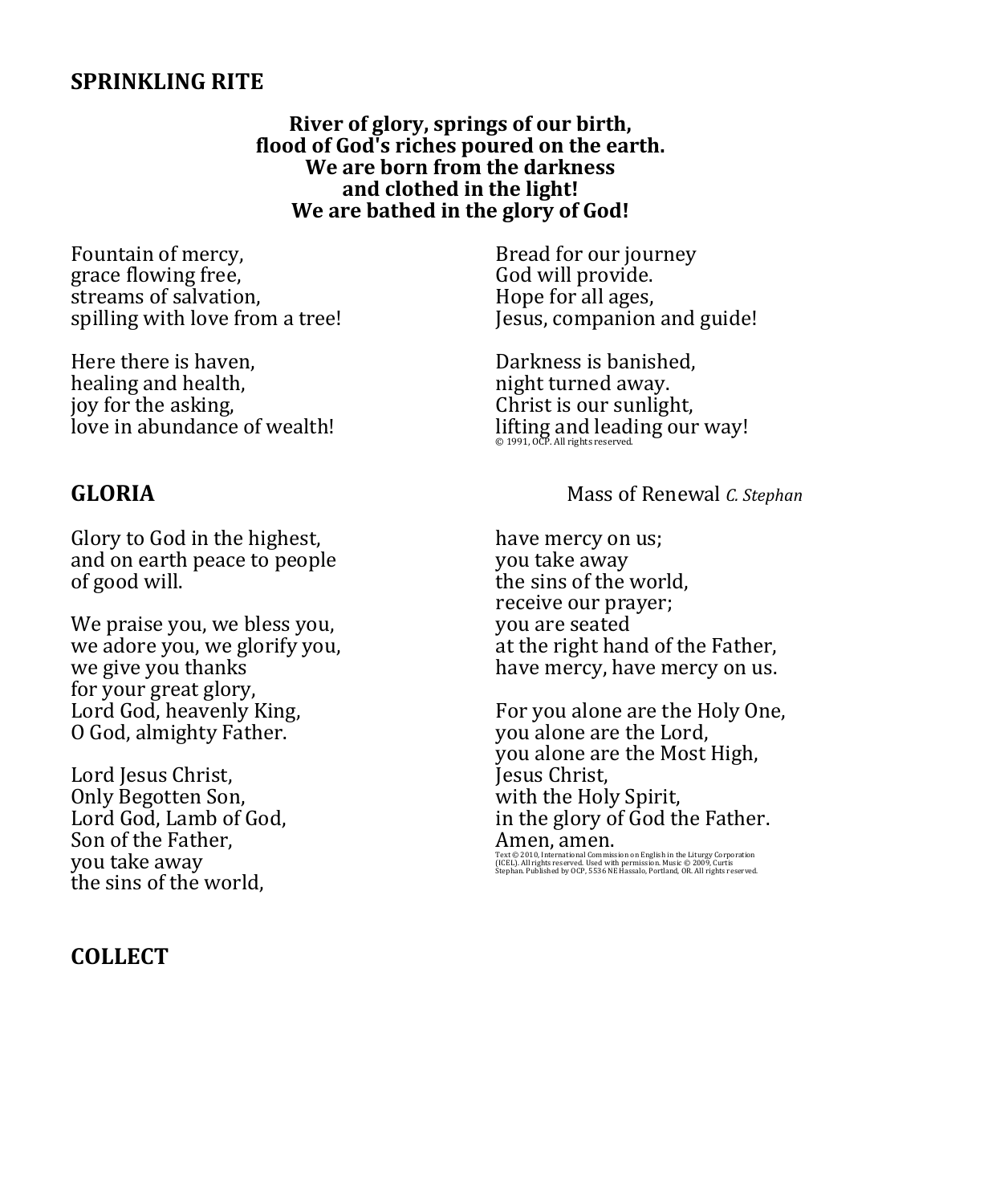# **LITURGY OF THE WORD**

**FIRST READING:** Acts 15:1-2, 22-29

A reading from the Acts of the Apostles.

The word of the Lord. **Thanks be to God.**

**RESPONSORIAL PSALM**: Psalm 67

**R. O God, let all the nations praise you!**

**SECOND READING:** Revelation 21: 10-14, 22-23

A reading from the book of Revelation.

The word of the Lord. **Thanks be to God.**

**GOSPEL ACCLAMATION** Celtic Alleluia *C. Water & F. O'Carroll*

**R. Alleluia, alleluia. Alleluia, alleluia.**

**GOSPEL:** John 14:23-29

The Lord be with you. **And with your spirit.**

A reading from the holy Gospel according to John. **Glory to you, O Lord.**

The Gospel of the Lord. **Praise to you, Lord Jesus Christ.**

# **HOMILY**

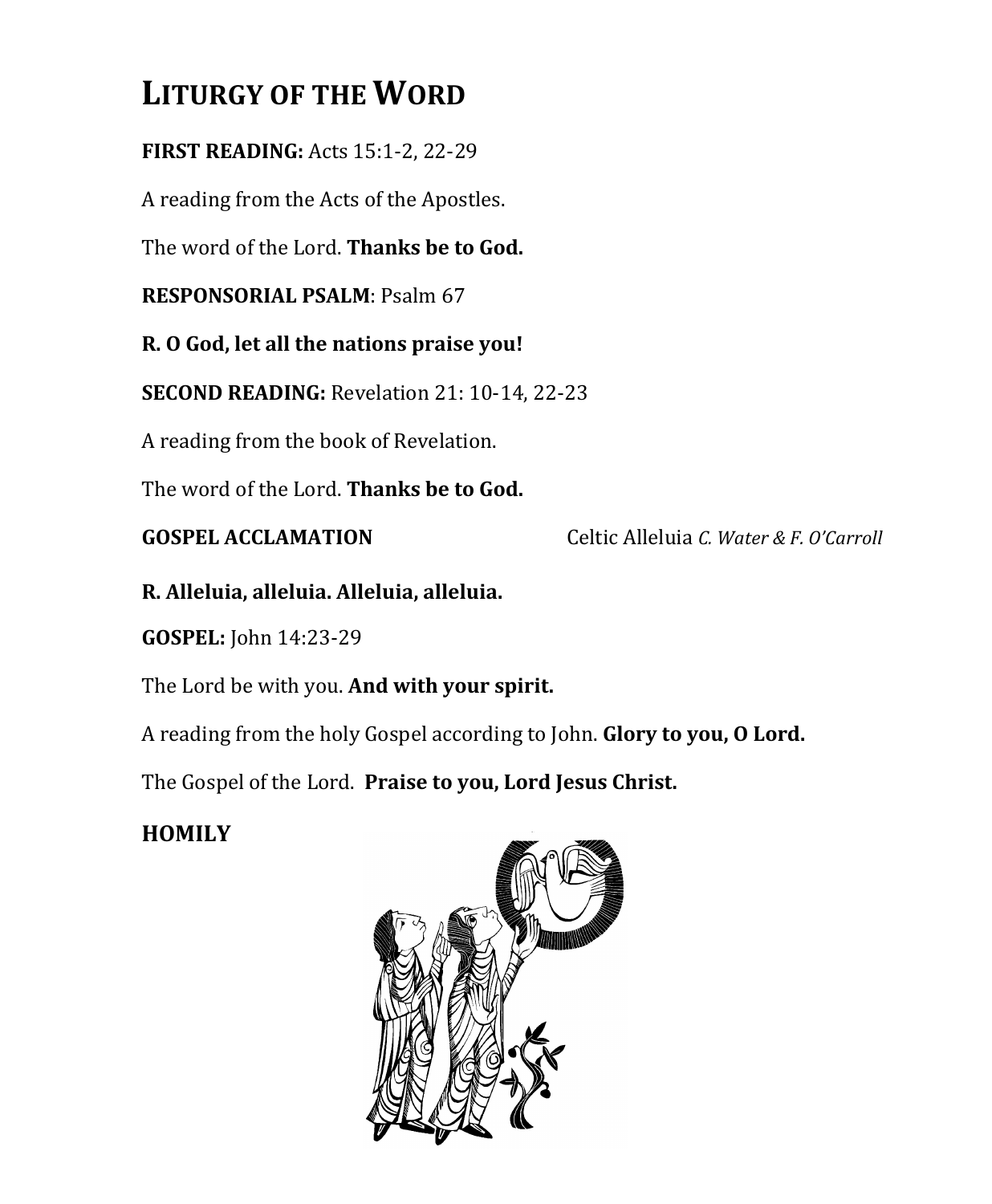## **PROFESSION OF FAITH** Nicene Creed

I believe in one God, the Father almighty, maker of heaven and earth, of all things visible and invisible.

I believe in one Lord Jesus Christ, the Only Begotten Son of God, born of the Father before all ages. God from God, Light from Light, true God from true God, begotten, not made, consubstantial with the Father; through him all things were made.

For us men and for our salvation he came down from heaven, *(At the words that follow, up to and including "and became man," all bow.)* and by the Holy Spirit was incarnate of the Virgin Mary, and became man.

For our sake he was crucified under Pontius Pilate, he suffered death and was buried, and rose again on the third day

# **PRAYER OF THE FAITHFUL**

Let us pray to the Lord. **R. Lord, hear our prayer.**

in accordance with the Scriptures. He ascended into heaven and is seated at the right hand of the Father.

He will come again in glory to judge the living and the dead and his kingdom will have no end.

I believe in the Holy Spirit, the Lord, the giver of life, who proceeds from the Father and the Son, who with the Father and the Son is adored and glorified, who has spoken through the prophets. I believe in one, holy, catholic and apostolic Church. I confess one Baptism for the forgiveness of sins and I look forward to the resurrection of the dead and the life of the world to come. Amen.

# **LITURGY OF THE EUCHARIST**

# **PREPARATIONOF THE GIFTS**

*At this time, offer up any prayers you have for yourself, loved ones, and the world. Place your prayers on the altar with the bread and wine to be offered up to God during consecration.*

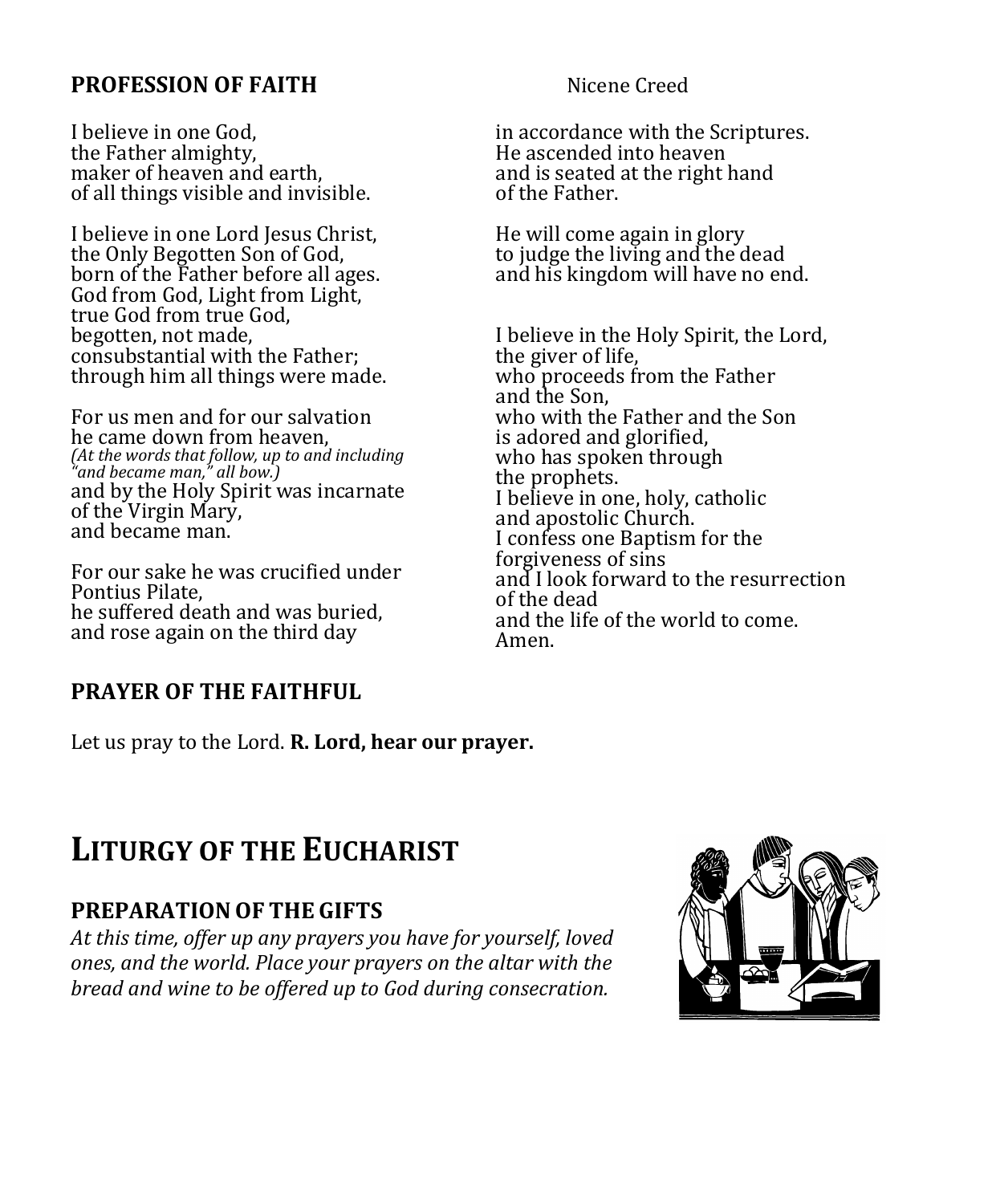**One sacrifice of Christ, one throne above the heavens. Christ has risen as he said, and will come to wake the dead. Christ will return to set us free.** 

**One sacrifice of love, one message for the nations: Jesus suffered, died and rose, and ascended to the throne. Christ will return to save the world.**

**2. One gaze we lift above, where Love was drawn to heaven. We stand watchful through the night for our King to come in light, heirs to the glory of the Lamb.**

**One mighty Word of truth: Christ did arise in triumph. Now he sits upon the throne;**

**God's right hand is he alone. Christ reigns in splendor over all.**

**3. One banquet richly set for all God's holy people. We will dine in joy and peace, and our song will never cease, praising the Lamb upon the throne.**

**One shout of joy we raise, one voice in exaltation. For in glory Christ has gone, and in hope we now are drawn to one sacrifice of Christ, one sacrifice of Christ.**

**© 2013, Rick Modlin and Robert Feduccia. Published by Spirit & Song, a division of OCP, 5536 NE Hassalo, Portland, OR 97213. All rights reserved.**

## **BERAKAH PRAYER**

Blessed are you, Lord God of all creation, for through your goodness we have received the bread we offer you: fruit of the earth and work of human hands, it will become for us the bread of life.

## **Blessed be God for ever.**

Blessed are you, Lord God of all creation, for through your goodness we have received the wine we offer you: fruit of the vine and work of human hands, it will become our spiritual drink.

## **Blessed be God for ever.**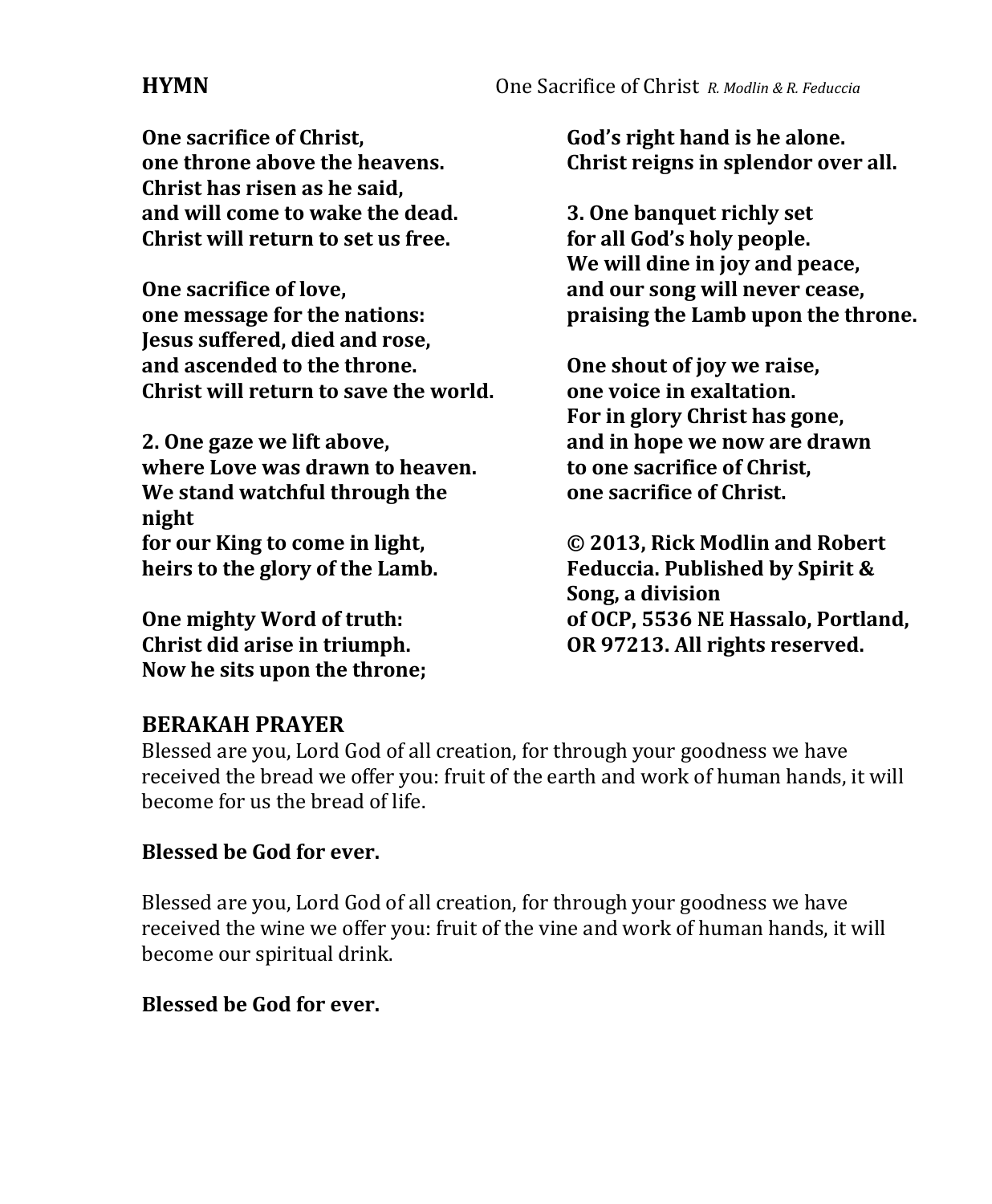## **INVITATION TO PRAYER**

Pray, brothers and sisters, that my sacrifice and yours may be acceptable to God, the almighty Father.

**May the Lord accept the sacrifice at your hands for the praise and glory of his name, for our good and the good of all his holy Church.**

## **PRAYER OVER THE OFFERINGS**

### **Eucharistic Prayer**

The Lord be with you. **And with your spirit.** Lift up your hearts. **We lift them up to the Lord.** Let us give thanks to the Lord our God. **It is right and just.**

Holy, Holy, Holy Lord God of hosts. Heaven and earth are full of your glory. Hosanna, hosanna, hosanna in the highest.

**HOLY** Mass of Glory *K. Canedo & B. Hurd*

Blessed is he who comes in the name of the Lord. Hosanna, hosanna, hosanna in the highest. Text © 2010, ICEL. All rights reserved. Used with permission. Music: Mass of Glory, © 1991, 2009, Ken Canedo and Bob Hurd. Published by OCP. All rights reserved.

## **MEMORIAL ACCLAMATION** Mass of Glory *K. Canedo & B. Hurd*

We proclaim your Death, O Lord, and profess your Resurrection until you come again.

Text © 2010, ICEL. All rights reserved. Used with permission. Music: Mass of Glory, © 2009, Ken Canedo and Bob Hurd. Published by OCP. All rights reserved.

**GREAT AMEN** Mass of Glory *K. Canedo & B. Hurd* 

Amen. Amen.

Amen. Amen.

Music: Mass of Glory, © 1991, 2018, Ken Canedo and Bob Hurd. Published by OCP. All rights reserved.

**THE LORD'S PRAYER** 

**SIGN OF PEACE**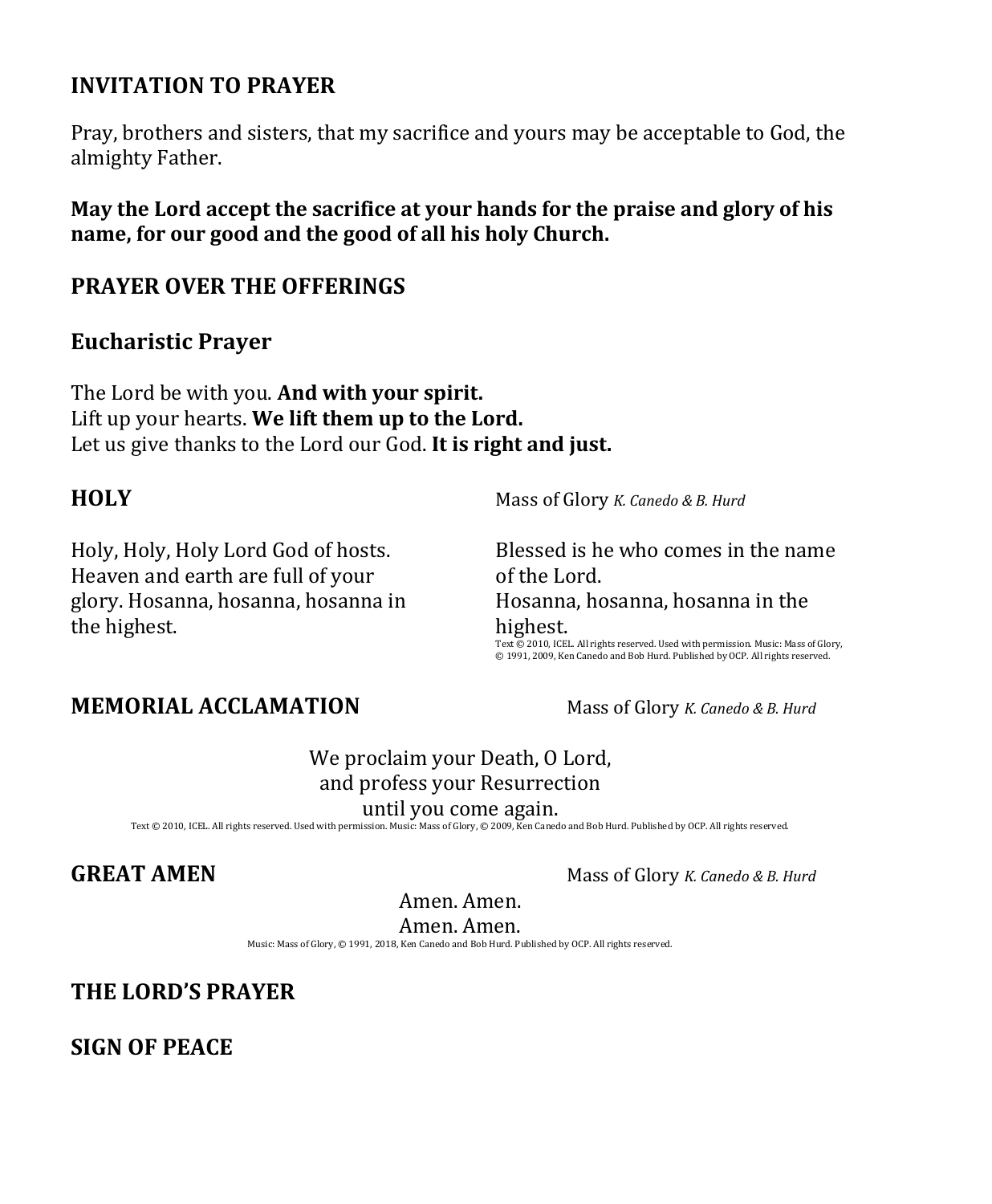# **COMMUNION RITE**

**LAMB OF GOD** Mass of Glory *B. Hurd* 

Lamb of God, you take away the sins of the world, have mercy on us; have mercy on us. (repeat)

Lamb of God, you take away the sins of the world, grant us peace; grant us peace. Music: Mass of Glory, © 1991, Bob Hurd. Published by OCP. All rights reserved.

# **INVITATION TO COMMUNION**

Behold the Lamb of God, behold him who takes away the sins of the world. Blessed are those called to the supper of the Lamb.

**Lord, I am not worthy that you should enter under my roof, but only say the word and my soul shall be healed.** 

# **COMMUNION**

### **At this time, we invite those celebrating at home to make a Spiritual Communion:**

*My Jesus, I believe that you are present in the most Blessed Sacrament. I love You above all things and I desire to receive You into my soul. Since I cannot now receive You sacramentally, come at least spiritually into my heart. I embrace You as if You were already there and unite myself wholly to You. Never permit me to be separated from You. Amen.*

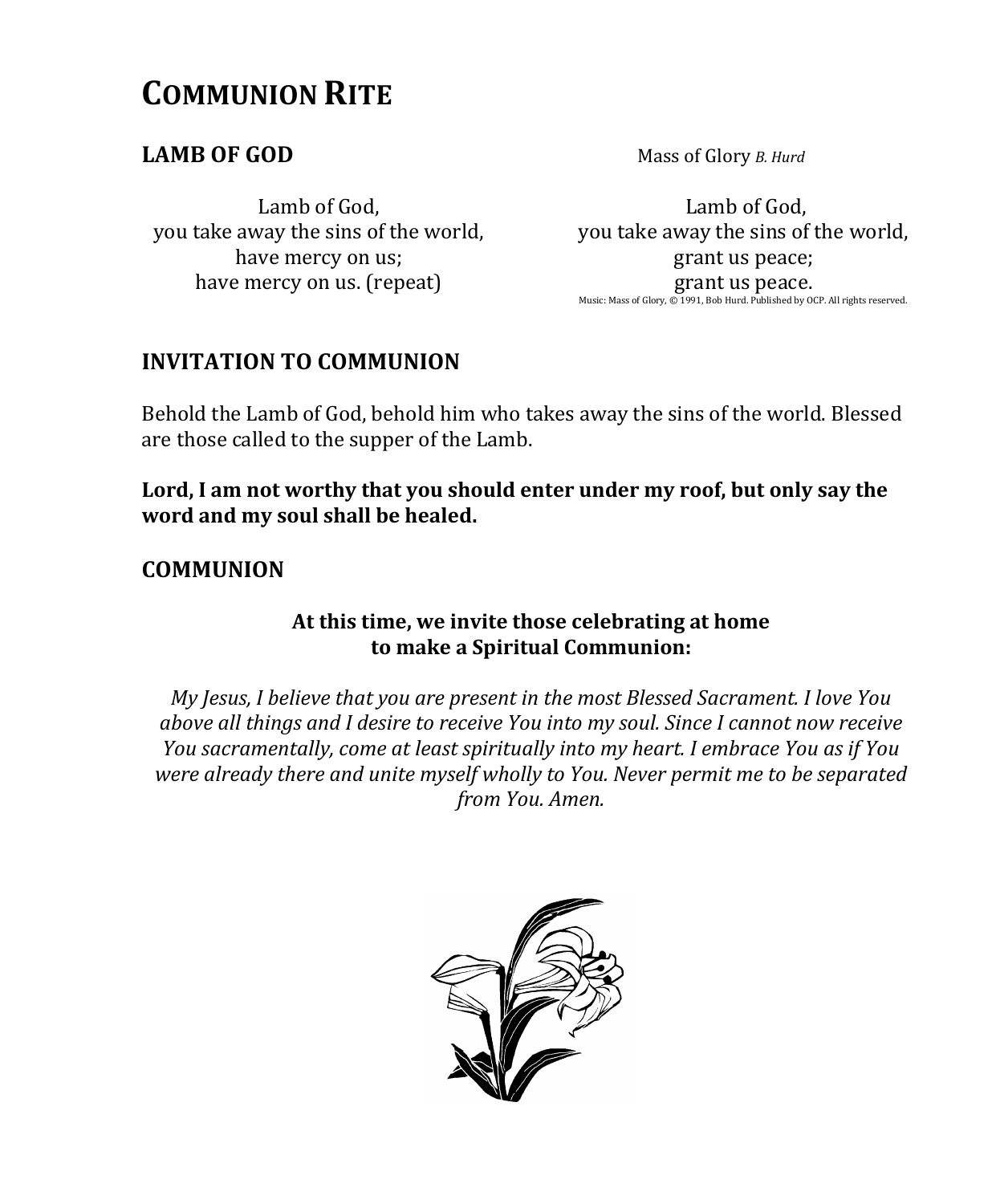**Bless the Lord, O my soul, O my soul; worship his holy name. Sing like never before, O my soul; I'll worship your holy name.**

The sun comes up, it's a new day dawning, it's time to sing your song again. Whatever may pass, and whatever lies before me, let me be singing when the evening comes.

> You're rich in love and you're slow to anger. Your name is great and your heart is kind. For all your goodness, I will keep on singing: ten thousand reasons for my heart to find.

And on that day, when my strength is failing, the end draws near, and my time has come; still, my soul will sing your praise unending: ten thousand years, and then forevermore.

© 2011, SHOUT! Music Publishing (APRA) (administered in the US and Canada at CapitoICMCPublishing.com), Thankyou Music (PRS) (administered worldwide at CapitoICMCPublishing.com excluding Europe which is administered by<br>Cap Said and Done Music (ASCAP) (administered at CapitolCMGPublishing.com). All rights reserved. Used with permission.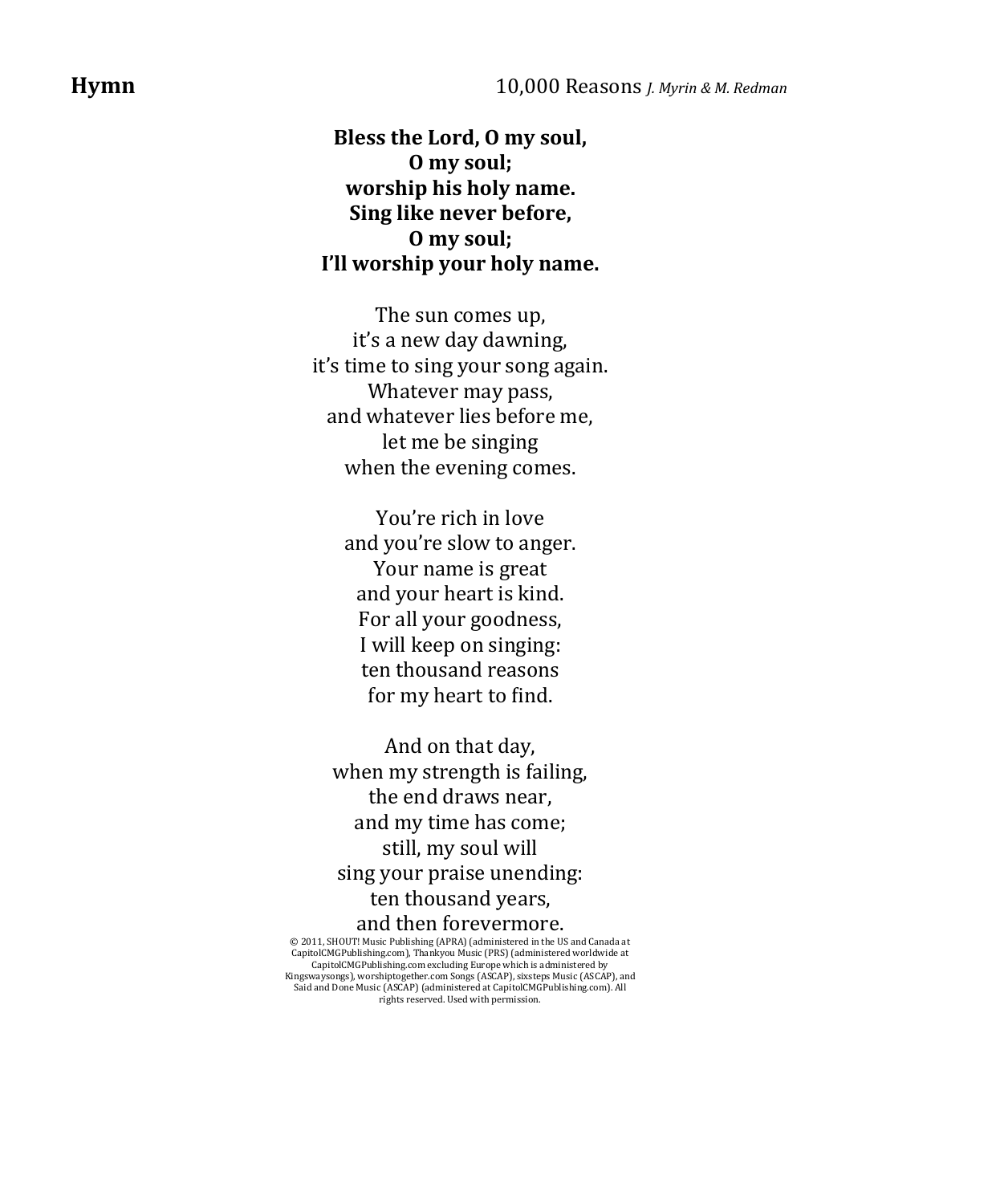## **Your words are spirit and life,O Lord: richer than gold,stronger than death. Your words are spirit and life,O Lord; life everlasting.**

God's law is perfect, refreshing the soul, reviving the weary spirit. God's rule can be trusted: bringing us wisdom, bringing God's wisdom to birth.

God's precepts keep us; their purpose is right. They gladden the hearts of people. God's command is so clear it brings us new vision; bringing God's light to our eyes.

Living by God's truth is holy and sure; God's presence is everlasting. God's truth is eternal, bringing us justice; bringing God's justice to earth.

God's word is precious, desired more than gold; worth more than we dare imagine and, sweeter than honey, this word will feed us, bringing fulfillment and joy. Text: Based on Psalm 19:8–11. Text and music © 1993, Bernadette Farrell. Published by OCP. All rights reserved.

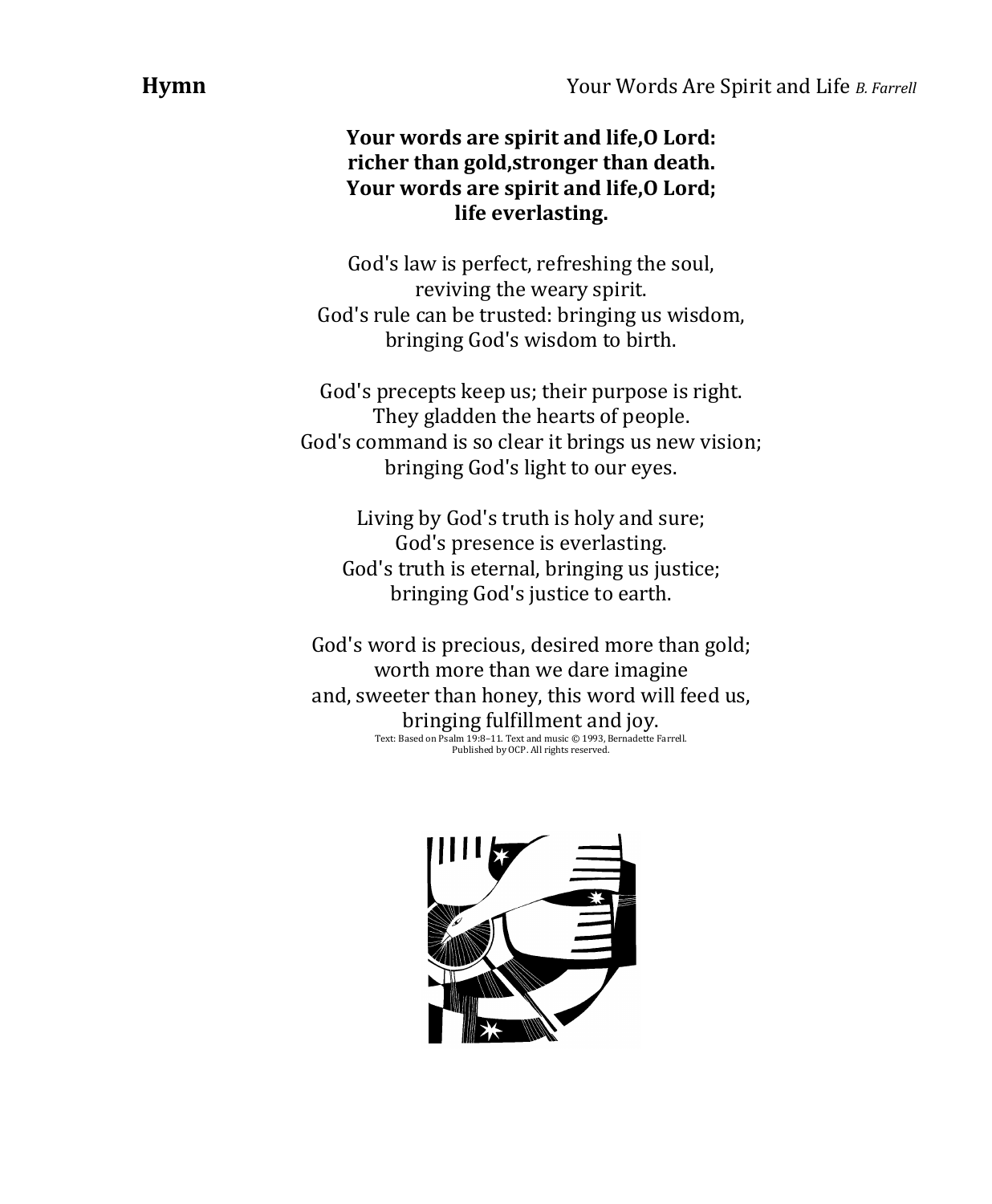There is a place for the sadness. Hold on to Love. There is a season of gladness. Hold on to Love. When pain and confusion seem endless, hold on to Love. We cultivate healing through kindness. Hold on to Love.

## **Hold on to Love, where hope is found. Hold on to Love, where joy abounds. Hold on to Love, where grace and mercy's overflowing. Hold on to Love.**

When terror and fear overwhelm us, hold on to Love. Courage and faith will sustain us. Hold on to Love. When violence seeks to destroy us, hold on to Love. Acts of compassion restore us. Hold on to Love.

When hatred is used to divide us, hold on to Love. Wisdom and truth reunite us. Hold on to Love. When prejudice poses as freedom, hold on to Love. Dignity means "all are welcome!" Hold on to Love. © 2016, Jesse Manibusan. Published by Spirit & Song®, a division of OCP. All rights reserved

# **CONCLUDING RITES**

# **Solemn Blessing**

# **Dismissal**

Go forth, the Mass is ended, alleluia, alleluia.

**Thanks be to God, alleluia, alleluia.**

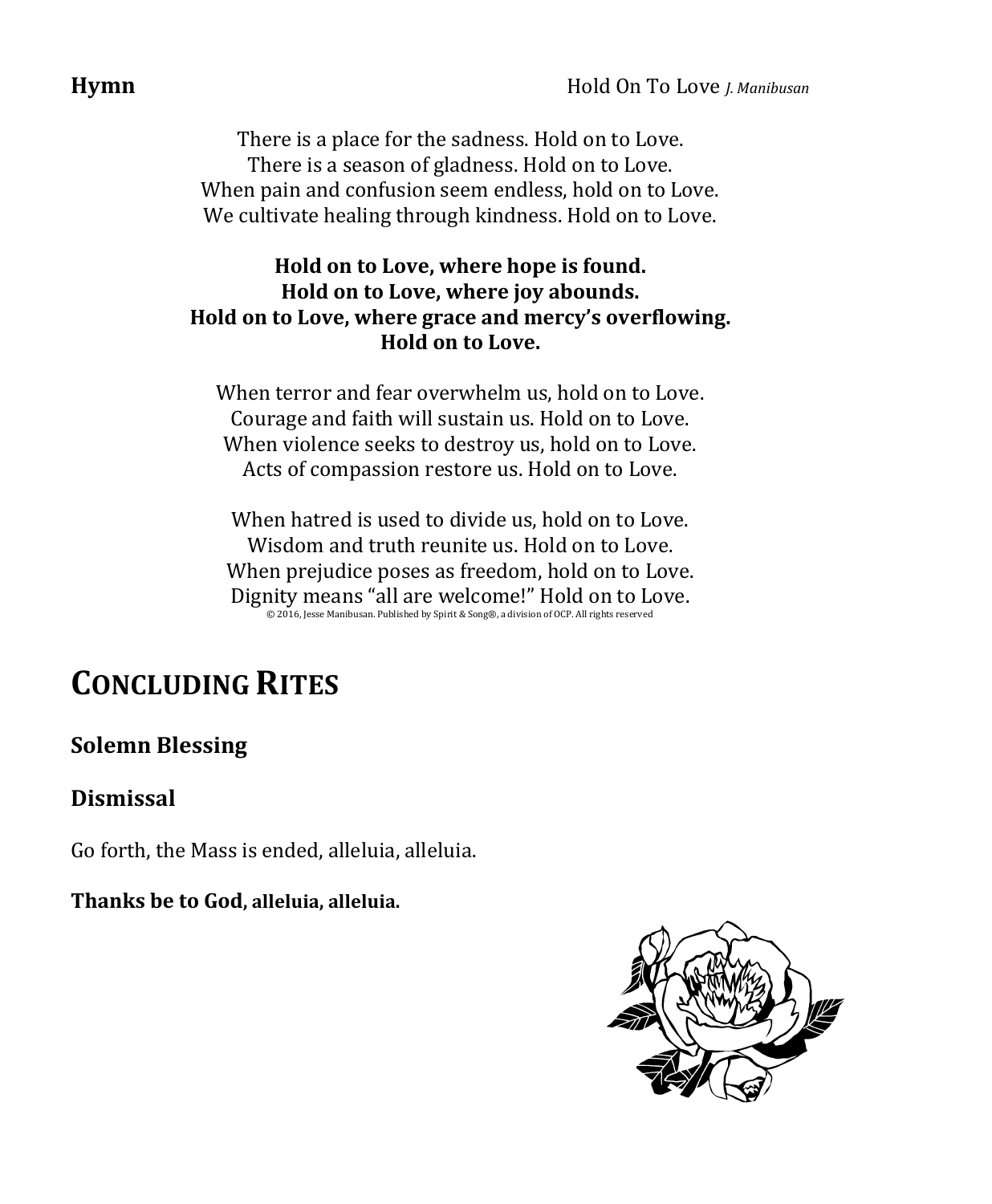**Sending Forth How Can I Keep From Singing** *Endless Song* 

My life flows on in endless song Above earth's lamentation. I hear the real though far-off hymn That hails a new creation.

### **No storm can shake my inmost calm, While to that rock I'm clinging. Since Love is Lord of heaven and earth, How can I keep from singing?**

Through all the tumult and the strife, I hear that music ringing; it sounds and echoes in my soul; How can I keep from singing?

What though the tempest 'round me roar, I hear the truth, it liveth; What though the darkness 'round me close, songs in the night it giveth.

When tyrants tremble, sick with fear, And hear their death knells ringing; when friends rejoice both far and near, How can I keep from singing?

The peace of Christ makes fresh my heart, A fountain ever springing. All things are mine since I am his; How can I keep from singing?

Text: 87 87 with refrain; attr. to Robert Lowry, 1826–1899, alt.; verse 3, Doris Plenn. Music: Quaker Hymn; attr. to Robert Lowry.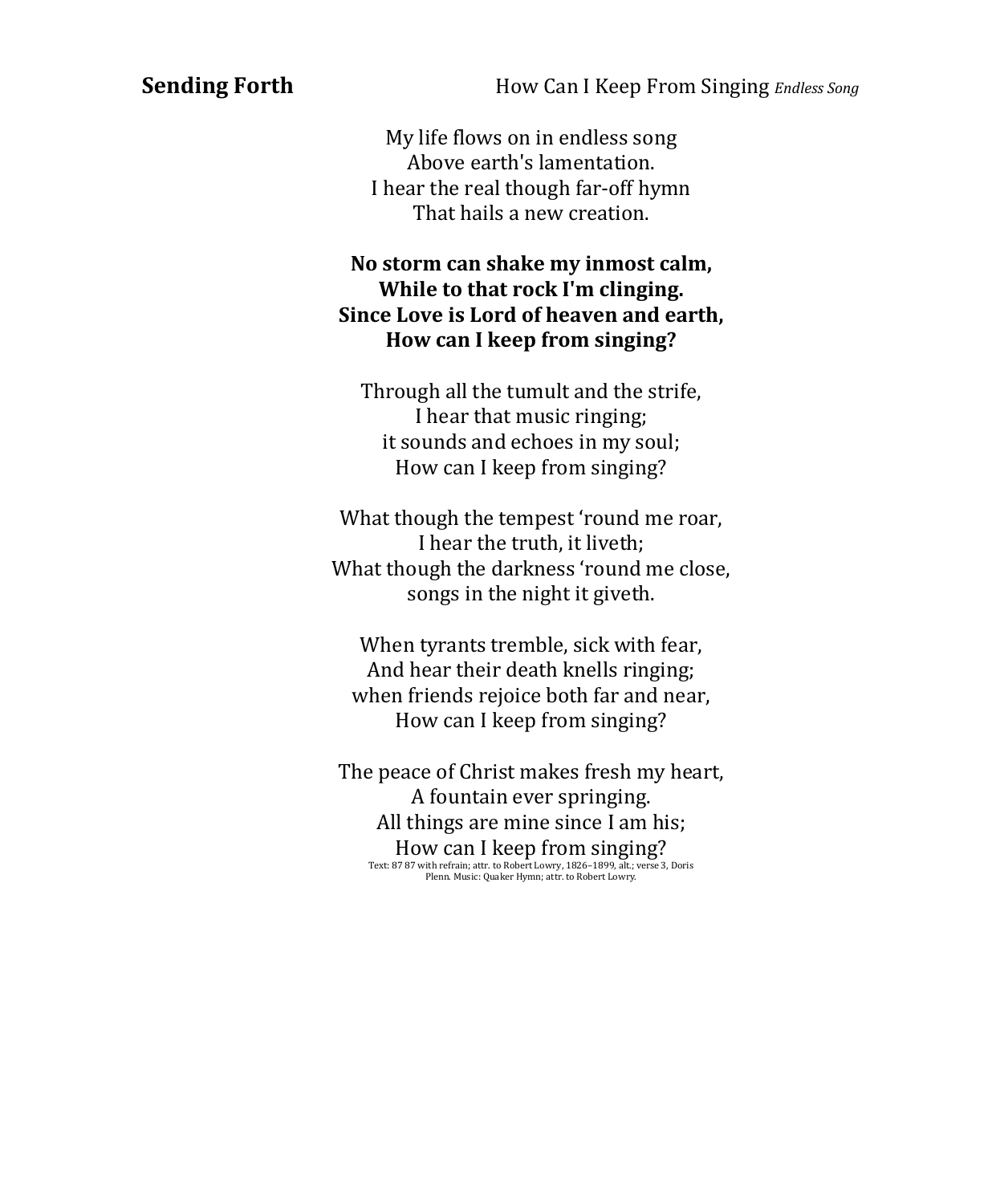Christ, the Lord, is ris'n today, Alleluia! All on earth with angels say. Alleluia! Raise your joys and triumphs high, Alleluia! Sing ye heav'ns and earth reply, Alleluia!

Lives again our glorious King; Alleluia! Where, O death, is now thy sting? Alleluia! Once he died our souls to save, Alleluia! Where thy victory, O grave? Alleluia!

Love's redeeming work is done, Alleluia! Fought the fight, the battle won. Alleluia! Death in vain forbids him rise; Alleluia! Christ has open'd paradise. Alleluia!

Soar we now where Christ has led, Alleluia! Foll'wing our exalted head; Alleluia! Made like him, like him we rise, Alleluia! Ours the cross, the grave, the skies. Alleluia!

> Text: 77 77 with alleluias; Charles Wesley, 1707–1788, alt. Music: Robert Williams, 1781–1821